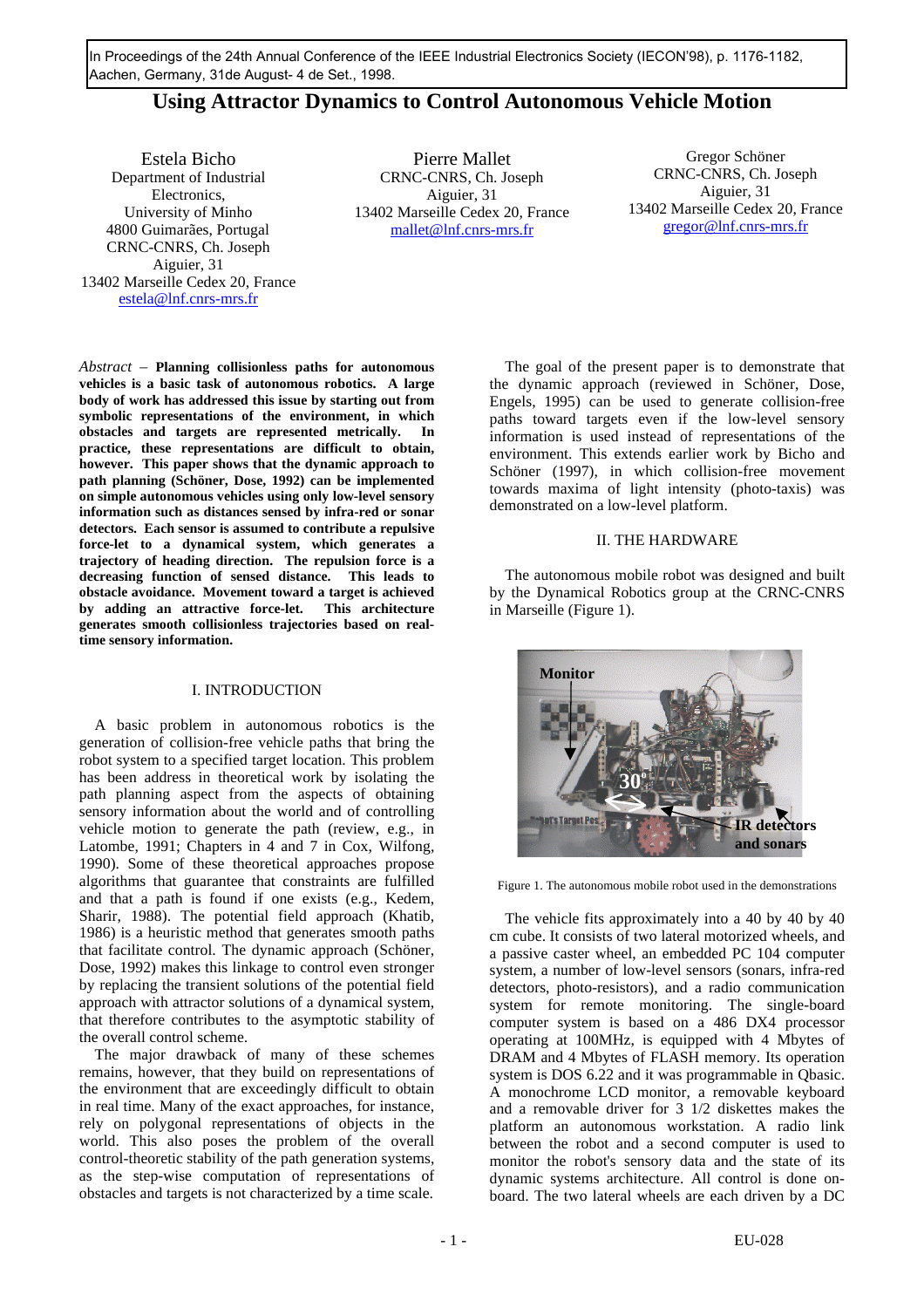brushless servomotor, each separately controlled by electronic circuitry that guarantees accurate control of rotation speed without the use of shaft encoders. The relationship between input voltage and rotation speed is approximately linear, so that generating desired robot's speeds and turning rates is easy. The motors are powered by two 12 Volt batteries in line, with a separate 12 Volt battery supplying the computer and the on-board electronics. This yields on average an autonomy of about 1h 30 min (the computer being the bottleneck).

The demonstrations reported in this paper make use of seven active infrared sensors and seven Polaroid sonar time of flight sensors. Both are used to obtain distance measures. In both cases the angular range over which distances values are averaged by the sensors is about 30°. The sensors are arranged such that their sensitive cones just touch, thus covering completely the forward 180° semicircle. The infrared sensors detect maximal distances of about 0.6 m. Their signal is uncalibrated as it depends on surface reflectivity. The range of the sonars was limited to between 0.45 and 1.75 m to limit sensing time.

# III. THE ATTRACTOR DYNAMICS OF HEADING **DIRECTION**

The dynamic approach to path generation in autonomous vehicles (Schöner, Dose, 1992; Schöner, Dose, Engels, 1995) employs the heading direction,  $\phi$ , relative to some external world axis, as the planning variable. The path plan is a time course of this variable. This time course is obtained from a differential equation of heading direction. Task constraints are component forces of this dynamical system. For example, the directions,  $\psi_{obs}$  (relative to a fixed external world axis) in which obstacles lie from the viewpoint of the robot, and similarly, the direction,  $\psi_{\text{tars}}$  in which the target lies are constraints that are represented by repulsive and attractive force-lets acting on heading direction (Figure 2). At all times, heading direction is in a resulting attractor of this dynamics. As the vehicle moves, the directions to obstacles and target in the world change, so that resultant attractor shifts, pulling heading direction along. Because all angles are measured in an external reference frame, the contributions of the obstacles and the target to the dynamical system of heading direction do not depend on the current orientation of the robot. If the robot is rotated on the spot, the directions to the objects in the world do not change and thus the dynamics of heading direction is independent of the current value of heading direction. Only because this is true does the resultant dynamics have attractors and repellors as designed. How can this approach be applied to our vehicle, which knows nothing about external reference frames, nothing about objects resting in the world, but has only its own low-level sensory information to generate a dynamics of heading direction?



Figure 2. On the top: Constraints for the dynamics of  $\phi$  are the directions at which obstacles and target lie from the current positio of the robot, i.e. directions  $\psi_{obs}$  and  $\psi_{tar}$  respectively. On the bottom: Resultant attractor from the superposition of the repulsive force-let (traced line) from obstacle constraints and attractive force (doted line) due to target contribution. The resultant dynamics is the continuous bold line. Parameters must be tuned so that the system is relaxed in the attractor.

## *A. Obstacle avoidance*

On our low-level platform, each sensor looks into a fixed direction,  $\theta$ <sub>i</sub>, in a reference frame fixed to the robot body. Thus, each sensor looks into a direction, ψ*<sup>i</sup>* =φ+θ *i*, in an external reference frame if  $\phi$  is the heading direction in such an external frame (Figure 3).



Figure 3. Each sensor  $i$  (  $i = 1, 2, ..., 7$ ), which is mounted at angle  $\theta_i$ from the frontal direction, specifies an obstacle at direction  $\psi_i = \phi + \psi_i$  $\theta$ , in an external reference frame.  $\phi$  is the heading direction in the external reference. In the figure, sensors 5 and 6 specify virtual obstacles at directions  $\psi$ <sub>5</sub> and  $\psi$ <sub>6</sub> respectively.

Our strategy is now simply to say that each sensor *i* (*i*  $= 1, 2, \ldots$ ) specifies a virtual obstacle in that direction  $\psi_i$ ,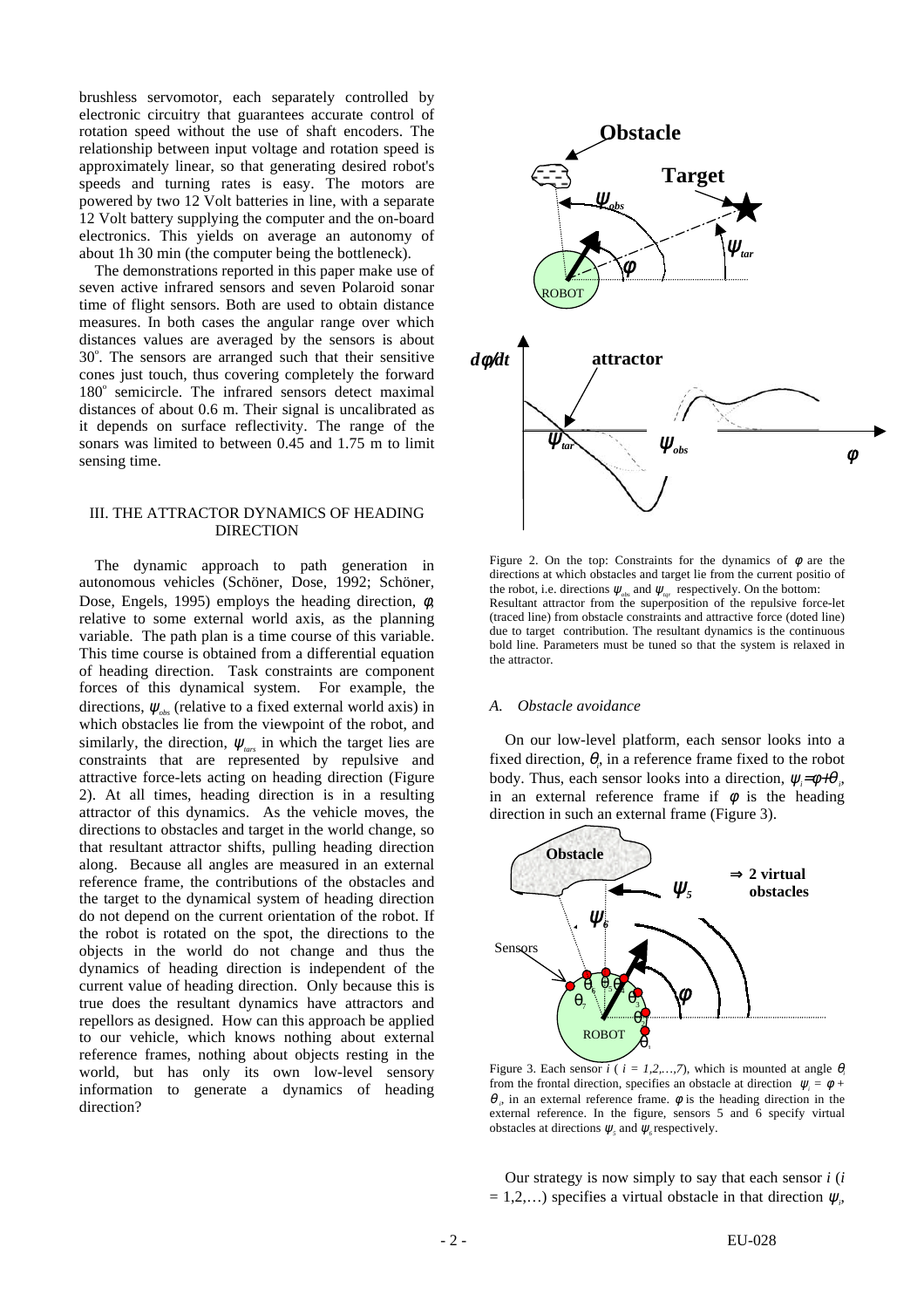so that repulsive force-lets centered at these directions are erected. Each repulsive force-let reads:

$$
f_{obs,i} = \lambda_i (\phi - \psi_i) \exp\left[\frac{(\phi - \psi_i)^2}{2\sigma_i^2}\right]
$$
 (1)

In this equation only the difference  $\phi$ - $\psi$ *<sub>i</sub>* =- $\theta$ <sup>*<sub>i</sub>*, which is</sup> fixed, enters into the dynamics of heading direction The strength of repulsion,  $\lambda_i$ , from each virtual obstacle at direction  $\psi$ <sub>i</sub> is a decreasing function of sensed distance,  $d_{\scriptscriptstyle \rho}$ :

$$
\lambda_i = \beta_1 \exp\left[-\frac{d_i}{\beta_2}\right]
$$
 (2)

where  $\beta$ , controls the maximum repulsion strength of this contribution, and  $\beta_2$  controls the spatial rate of decay. The range of the force-let sensor sector,  $\Delta\theta$  $(=30^{\circ})$ , but also depends on distance because the angle subtended by half the vehicle at the sensed distance is added on each side of the sensor sector as a safety margin:

$$
\sigma_i = \arctan\left[\tan\left(\frac{\Delta\theta}{2}\right) + \frac{R_{robot}}{R_{robot} + d_i}\right] \tag{3}
$$

The contributions from all the sensors are summed. Therefore, the overall obstacle avoidance dynamics reads:

$$
\frac{d\phi}{dt} = F_{obs} = \sum_{i} f_{obs,i} \tag{4}
$$

Figure 4 shows individual repulsive force-lets and their sum for the situation illustrated in Figure 2.



Figure 4. In the situation depicted in Figure 3 two virtual obstacles are detected, at directions  $\psi_s$  and  $\psi_s$ . In that figure  $\phi = 60^\circ$ ,  $\psi_s = 90^\circ$  and  $\psi_s$  $=120^{\circ}$ , sensed distances are 30 and 35 cm respectively. Two repulsive force-lets centered at these directions are therefore erected. Doted line is the force-let at direction  $\psi$ <sub>*s*</sub> while traced line is the force-let at  $\psi_{\delta}$ . The continuous line shows the resultant dynamics. The resultant repellor is approximately at 103°.

The two sensors responding to the obstacle lead to a single repellor that covers the entire angle subtended by the obstacle. Figure 5 shows how at a different orientation of the sensors relative to the obstacle three sensors respond to the obstacle, leading to changed individual force-lets. Their sum erects a repellor at approximately the same heading direction, however.



Figure 5. On the top: with respect to figure  $\hat{ }$  to a turned left just  $\Delta\theta/2$  (= 15°) degrees. From this rotation results that three virtual obstacles are detected now, at directions  $\psi_4$ ,  $\psi_5$  and  $\psi_6$ . In this figure  $\phi$ =75°,  $\psi$ <sub>4</sub> =75° and  $\psi$ <sub>5</sub> =105°, distances are 45, 30 and 45 cm respectively. On the bottom: three repulsive force-lets are erected at these directions. The continuous bold line represents the resultant dynamics. Resultant attractor is at 105°.

# *B. Target Acquisition*

Targets are given in external coordinates  $(X_{\text{target}}, Y_{\text{target}})$ . The robot keeps an estimate of its own location,  $(X_{\text{robot}}Y_{\text{robot}})$ , in the external reference frame by integrating motor commands (dead-reckoning) from an initial reference position. The direction,  $\psi_{\mu\nu}$ , relative to the world x-axis, in which the target lies as seen from the robot is:  $\overline{\phantom{a}}$ 

$$
\Psi_{tar} = \arctan\left(\frac{Y_{tar} - Y_{robot}}{X_{tar} - X_{robot}}\right)
$$
\n(5)

An attractive force-let is defined by:

$$
f_{tar} = -\lambda_{tar} \sin(\phi - \psi_{tar})
$$
 (6)

The strength of this force-let is weaker than the strength of obstacle avoidance contribution, which thus have priority. Its range extends, however, across the entire 360° domain of heading direction.

The complete heading direction dynamics is obtained summing obstacle and target contributions:

$$
\frac{d\phi}{dt} = F_{obs} + f_{tar} \tag{7}
$$

In Figure 6 illustrates the simultaneous effect of target and obstacle constraints. In the shown situation, the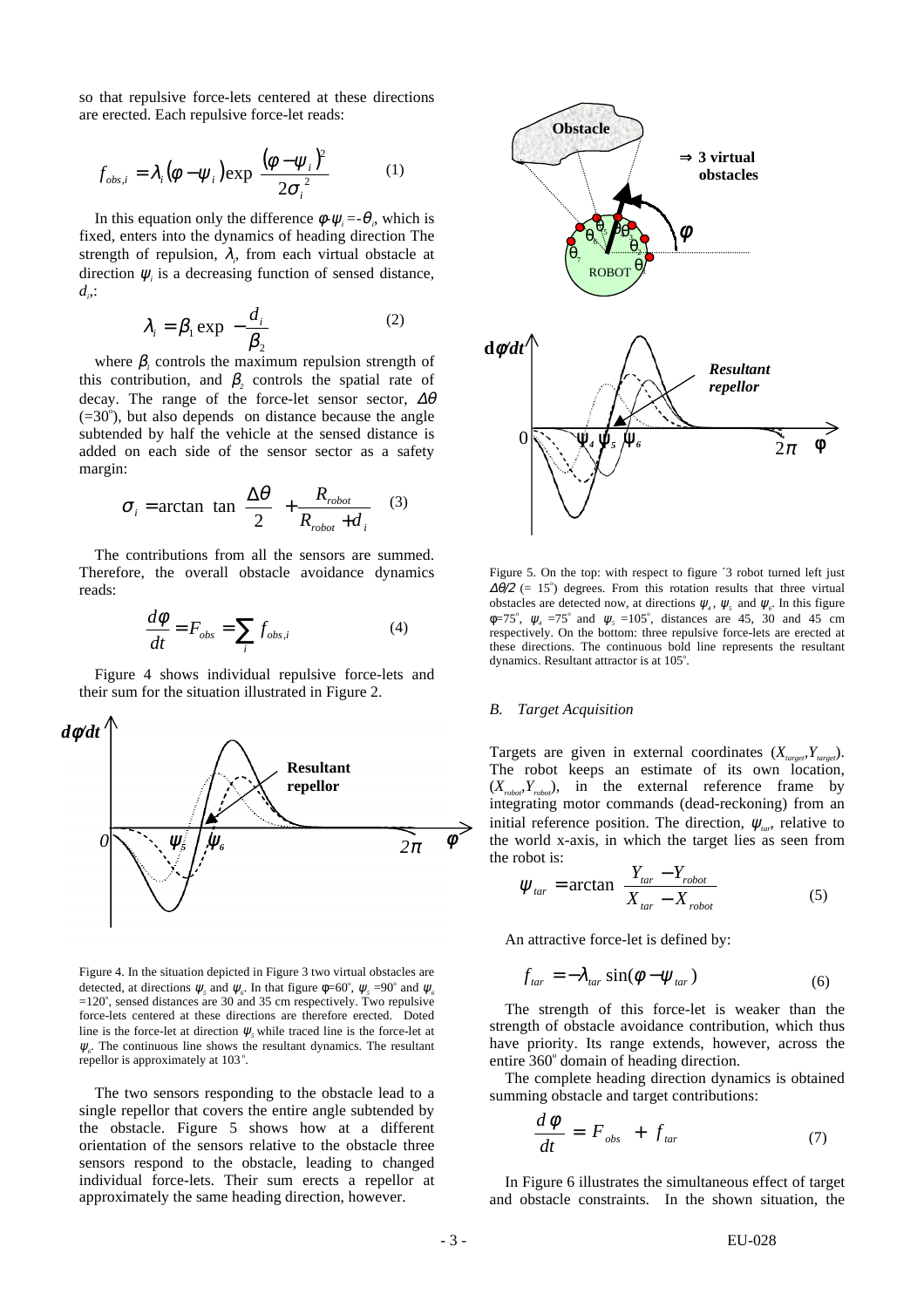space between the two obstacles is not sufficient for the robot to pass through them. The target lies behind this opening, the most challenging situation for obstacle avoidance. The obstacle avoidance contribution to the dynamics (doted line) exhibits a repellor at the direction in between the two obstacles, while the target contribution (dashed line) erects an attractor there. The resultant dynamics (solid line) has a repellor at this location because the obstacle contributions dominate.



Figure 6. On the top: distance between obstacles is not sufficient for the robot to pass through them, and a target exists in the direction pointing in between the two obstacles thus defying the obstcale avoidance behavior. On the bottom: obstacle and target contributions for the dynamics by doted and traced curves respectively. The resulting dynamics is the continuous line.

#### *C. Path velocity control*

As the robot moves sensory information changes and thus attractors for heading direction shift. The same happens if obstacles or targets move in the world. Since the system must be at all the times in or near an attractor, i.e. a stable state, we must limit the rate of such shifts, so that the system can stabilize to the attractors as they move. This can be accomplished by controlling the driving speed,  $v$ , of the robot such as to stabilize a particular "time to contact",  $T_{2c} = d/v$ , where *d* is the distance to an obstruction or to the target.

If the parameter,  $T_{2c} = d/v$ , is chosen much larger than the typical relaxation time of the heading direction dynamics, then typically the system will have enough time to relax to the attractor before a strong change in the relationship of the robot to its environment is incurred. These constraints of keeping the time to contact constant, either with the obstacles or with the target, is achieved be the a dynamics for the path velocity

$$
\frac{dv}{dt} = g_{obs}(v) + g_{t \arg et}(v) \tag{8}
$$

consisting of two contributions. Here each contribution is an attractive force erected at the required velocity,  $v_i$ , with strength  $c_i$ , and range  $\sigma_i$ , (i=obs or target)

$$
g_i = -c_i \left(v - v_i\right) \exp\left[\frac{\left(v - v_i\right)^2}{2\sigma_v^2}\right] \tag{9}
$$

The times scales are adjusted through choice of ci such that in the presence of strong obstacle contributions the obstacle term dominates while in the absence of such contribution the target term dominates, for further details see (Bicho, Schöner, 1997a).

# *D. Implementation*

In implementation, the dynamics of heading direction and path velocity are integrated numerically (Euler) simultaneously with the dead-reckoning equations. Both Ir and sonar sensors are used. For each Euler time step five sonar measures, for each sonar, are done and from these the average distance is computed. . Sonars range is from *0.45 m* to *1.75 m* while Infra-red's maximum range *0.6 m*. The *sensor fusion* between Infra red and sonars is performed through a very simple algorithm In the overlap distances interval the minimum distance is taken as the estimated distance to an obstacle. The heading direction dynamics depends on the current distance readings from the sensors, which are updated at each Euler step. The rate of change of heading direction specifies the angular velocity of the robot (i.e.  $\omega_{\text{rel}} = d\phi/dt$ . From this and the path velocity, *v*, the rotation speeds of the left and right wheels can be computed. The speeds are set as set point for the motor velocity servos. Parameters are set choosing the adequate times scale relation that makes the system to be at all times in a stable state. For details see Steinhage, Schöner, 1997.

#### IV RESULTS

Figure 7 and Figure 8 show sample trajectories of the robot as recorded by the dead-reckoned robot position. The target is placed behind the vehicle at coordinates  $(x_{\text{target}}, y_{\text{target}}) = (1.0, 2.2)$  *m* with respect to its initial position. The vehicle stops running when the estimated distance from the center of the vehicle to the target is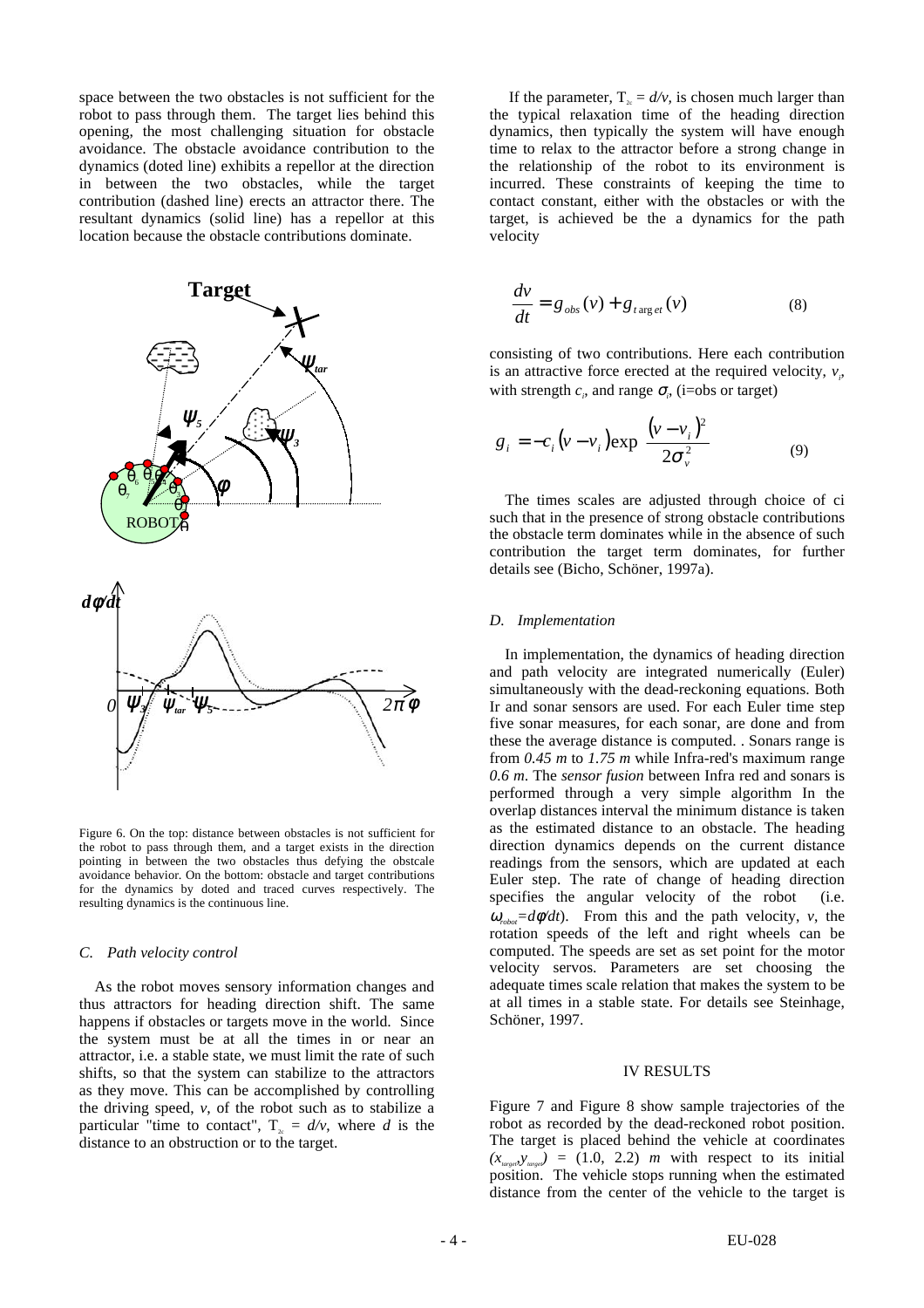equal to *30 cm*. The error in this estimated distance and the real distance varies between *10* and *20 cm* depending on the length of the overall path. For the trajectories shown in Figure 7 infra-red sensors and sonar sensors were used. In the first run (top of Figure 7), as one can see, the robot immediately turns toward the target position. In the second run (bottom of Figure 7) two obstacles, indicated by **A**, are placed to the right of the robot with respect to its departure position. These obstacles make the robot turn initially left to avoid them and not directly toward the target as before. Then the robot attempts to reach the target through the left direction. However it detects that this way is a dead-end (**B**). Therefore it changes the direction of driving and as one can see successfully reaches the target. In Figure 8 the environment from the previous run was kept exactly equal but this time only infra-red sensors are used. Here the robot approaches closer the obstacles referred as **B** because the Infra-red sensors range is *60 cm.* When sonars are also used the robots starts seeing the obstacles for larger distances and therefore it can anticipate which direction to move. In Figure 8 the dead-end is detected later.

As we can from the results the dynamic path planning system leads to smooth collision free trajectories to the target.





Figure 7. Two sample trajectories of the robot as recorded by the dead-reckoned robot position The target is placed at coordinates *(1.0,2.2) m* from its initial position. In the bottom the robot behavior

is further constraint initially through obstacles **A**. Here sonars and Infra-red sensors are used.



Figure 8. Another sample trajectory of the robot as recorded by the dead-reckoned robot position with the use of Infra-red sensors only.

## V DISCUSSION

The dynamic approach to path generation of autonomous vehicles can be used even in the absence of veridical representation of obstacles as objects in the world. The information from distance sensors is directly used to define contributions to a dynamical system of heading direction and also to a dynamical system of path velocity. Heuristically, the sum over such contributions has attractors that specify collision free directions toward the target.

# VI ACKNOWLEDGEMENT

This project was supported, in part, through grant BD/2949/94 from the PRAXIS program. We would like like to thank Prof. Francisco Vaz for making this collaboration possible, Prof. Carlos Couto for his institutional support. Discussions with Axel Steinhage, Wolfram Erlhagen and Martin Giese are gratefully acknowledged. Finally we would like to thank Bernard Arnaud (from CNRS / CRNC) Yvan Cecere and Loic Davy (from CNRS / CTM) for their help on the mechanical parts.

## VI REFERENCES

- Latombe, 1991; Latombe, J. C, "Robot Motion Planning", Kluwer Academic Publishers}, 1991.
- Cox, Wilfong, 1990; Cox, I J and Wilfong, G T, "Autonomous robot vehicles", Springer Verlag, Berlin,1990.
- Kedem, Sharir, 1988; Kedem, K and Sharir, M, "An automatic motion planning system for a convex polygonal mobile robot in 2-dimensional polygonal space", Proceedings of the 4th Annual Symposium on Computational Geometry Association for Computing Mashinery, 239-340, 1988, reprinted in Cox and Wilfong (eds.) (1990).